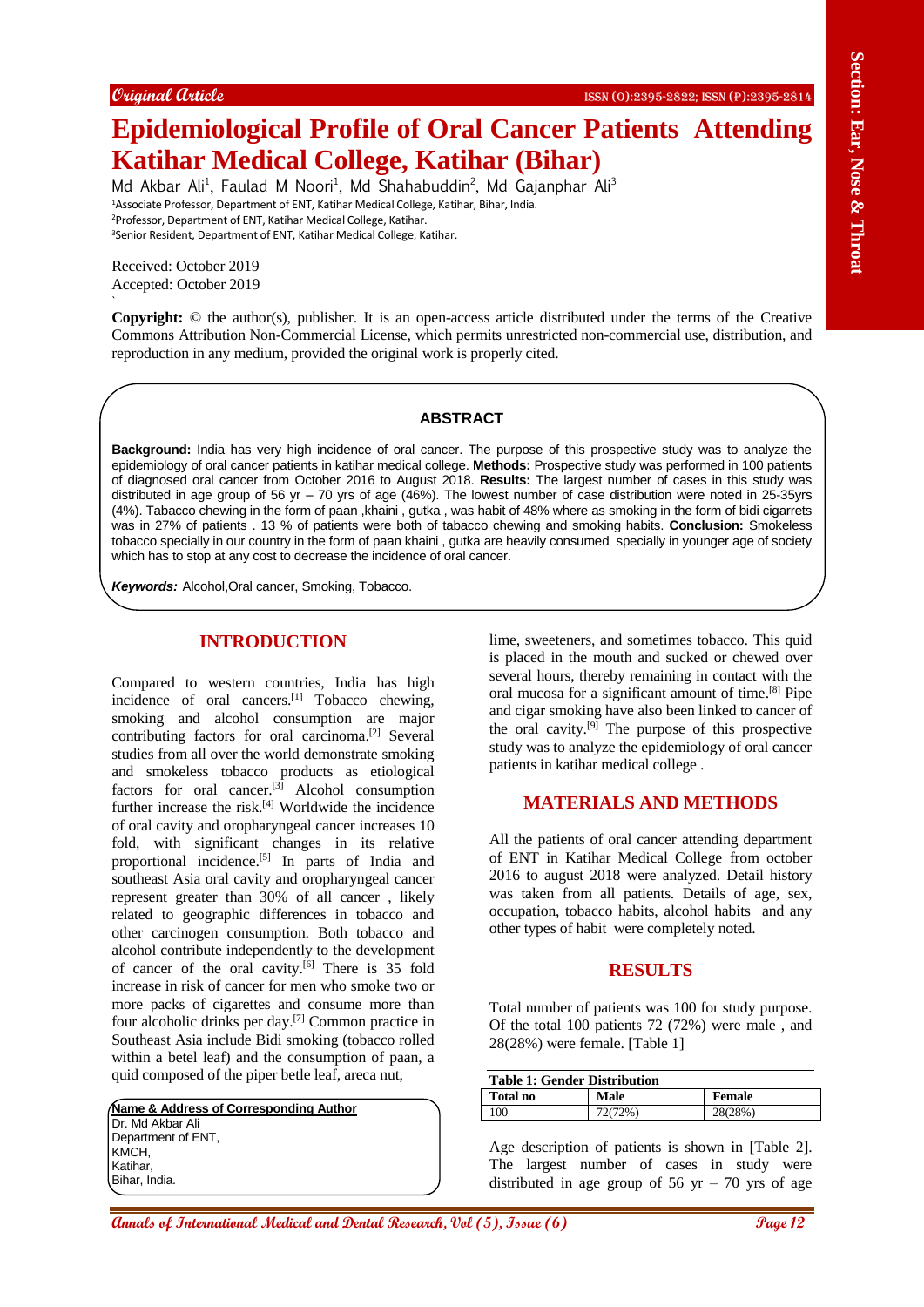## **Ali et al; Epidemiological Profile of Oral Cancer**

(46%). The lowest number of age distribution were noted in 25-35yrs (4%).

| <b>Table 2: Age Distribution</b> |       |       |         |       |              |
|----------------------------------|-------|-------|---------|-------|--------------|
| 25<br>$\overline{\phantom{m}}$   | 36-45 | 46-55 | 56 - 70 | 71-80 | <b>ABOVE</b> |
| 35                               |       |       |         |       | 80           |
| 04%                              | 06%   | 33%   | 46%     | 08%   | 03%          |

Data of occupation of patients is shown in. [Table 3] It clearly shows that maximum number of patient are usually from manual labour group (78%).

| <b>Table 3: Occupational Status Of Patients</b> |            |  |
|-------------------------------------------------|------------|--|
| Manual labour                                   | 78(78%)    |  |
| Agriculture                                     | $10(10\%)$ |  |
| Professional workers                            | 12(12%)    |  |

Data of tobacco habits is shown in [Table 4]. Majority of patients were tobacco users (88%). 12% of patient were no any habits of tobacco. Tabacco chewing in the form of paan, khaini, gutka, was habit of 48% where as smoking in the form of bidi cigarrets was in 27% of patients. 13 % of patients were both of tabacco chewing and smoking habits.

| <b>Table 4: Tabacco Habits Distribution</b> |                |                |                |  |
|---------------------------------------------|----------------|----------------|----------------|--|
| No tabacco                                  | <b>Tabacco</b> | Tabacco        | <b>Chewing</b> |  |
|                                             | ale avvience i | المحتام ومحمرا | الممحم         |  |

| TW tabacco | 1 avacco<br>chewing | Tavacco<br>smoking | <b>CHEWINE</b><br>and<br>smoking |
|------------|---------------------|--------------------|----------------------------------|
| 12(12%)    | 48(48%)             | 27(27%)            | 13(13%)                          |

Duration pattern is shown in [Table 5]

| <b>Table 5: Duration Of Tobacco Consumption</b> |  |                                                   |  |           |
|-------------------------------------------------|--|---------------------------------------------------|--|-----------|
| No.                                             |  | $< 5$ yrs   5-10 yr   10-20 yr                    |  | $>20$ vrs |
| habits                                          |  |                                                   |  |           |
| 12%                                             |  | $10(10\%)$   $18(18\%)$   $25(25\%)$   $35(35\%)$ |  |           |

This is clearly observed that 35% of patients of oral cancer were taking tobacco of more than 20 year and 25% of patients for 10-20yr.

| <b>Table 6: Alcohol Habits</b> |                         |
|--------------------------------|-------------------------|
| <b>Non alcoholic</b>           | <b>Alcoholic habits</b> |
| 67(67%)                        | 33(33%)                 |

Out of 100 patients it has been observed that 67 patients were nonalcoholic and 33 patients were alcoholic respectively.

### **DISCUSSION**

Present study shows that majority of patients were male. Male to female ratio was 2.5: 1. Some other studies done in India also shows higher male to female ratio.[10] Males have easy to find tabacco products easily rather than to female. Most of the patient were from age group of (56-70 yrs) which was also verily matched with other studies conducted by different author of india.<sup>[11]</sup>

**Annals of Control of Control of Control of Control of Control of the Control of Control of Control of Control of Control of Control of Control of Control of Control of Control of Control of Control of Control of Control** Tabacco habits is one of the most important risk factors for oral disease like oral cancers, oral mucosal lesion. All the forms of tobacco like cigarettes, cigar, pipe tobacco and smokeless tobacco chewing tobacco and snuff are widely used in India, and all have a bad oral health consequences. All the forms of tobacco causes oral cancer.<sup>[12,13]</sup> In this study we have found that majority of patients of oral cancer were from poor economic manual workers (78%) . Poor people used to consume more tobacco products because of less education. In this study we have found that duration of tobacco consumption is also a significant risk factor in causation of oral cancar. Tobacco exposure in 35% of patient was for more than 20 yr where as in 25 % of patient tobacco exposure was of 10-20 yrs. Oral cancer occur preferentially in tongue, buccal mucosa and gingiva, exhibiting predilection for men over 50 yrs old.<sup>[14]</sup> In the last year however there has been an increase in the incidence of this lesion in younger patients , that is under 45 yr. [15,16] Poor socioeconomic status, neglected oral hygiene , and recurrent trauma from ill-fitting dentures have also been implicated in the development of oral cavity cancers. [17,18]

### **CONCLUSION**

Tobacco smoke contain multiple carcinogens enough to induce process of carcinogenesis in oral cavity. Smokeless tobacco specially in our country in the form of paan khaini, gutka are heavily consumed specially in younger age of society which has to stop at any cost to decrease the incidence of oral cancer.

#### **REFERENCES**

- 1. P L dhingra, shruti dhingra, Disease of Ear Nose and Throat, 6th Edition ,Page no 225
- 2. M S Singh, Sanjeev Mishra . Clinical Profile and Epidemiological factors of oral cancer patients from North india. National journal of maxillofacial surgery, vol 6 ,issue 1, Jan – June 2015 , P21-24
- 3. Misra S, Misra NC . Oral carcinoma . In : Johnson CD , Taylor i Editors .Recent advances in surgery . London :Royal society of Medicine Press, 2002 .P 71-86
- 4. Ogden GR , wright AJ .Etiology of oral cancer : Alcohol . BR J Oral Maxillofacial surgery 1998 ; 36: 247-51
- 5. Sudbo J. Novel management of oral cancer ; A paradigm of predictive oncology . Clinical Medical Research 2004 ; 2:233- 42
- 6. Altieri A , Bosetti C , Gallus S ,et al . Wine , Beer and Spirit and Risk of Oral and Pharyngeal Cancer : A case control study from italy and switzerland. Oral oncology 2004 ; 40:904-9
- 7. Blot WJ , MC Laughlin JK Winn DM , et al . Smoking and Drinking in relation to oral and pharyngeal cancer . Cancer res 1988; 48 : 3282-7
- 8. Johnson N . Tobacco use and oral cancer : A Global perspective . Journal Dental Education 2001 : 65: 328-39
- Henley SJ, Thun MJ, Chao A, Calle . Association between expulsive pipe smoking and mortality from cancer and other disease . J natl cancer inst 2004 ; 96: 853-61